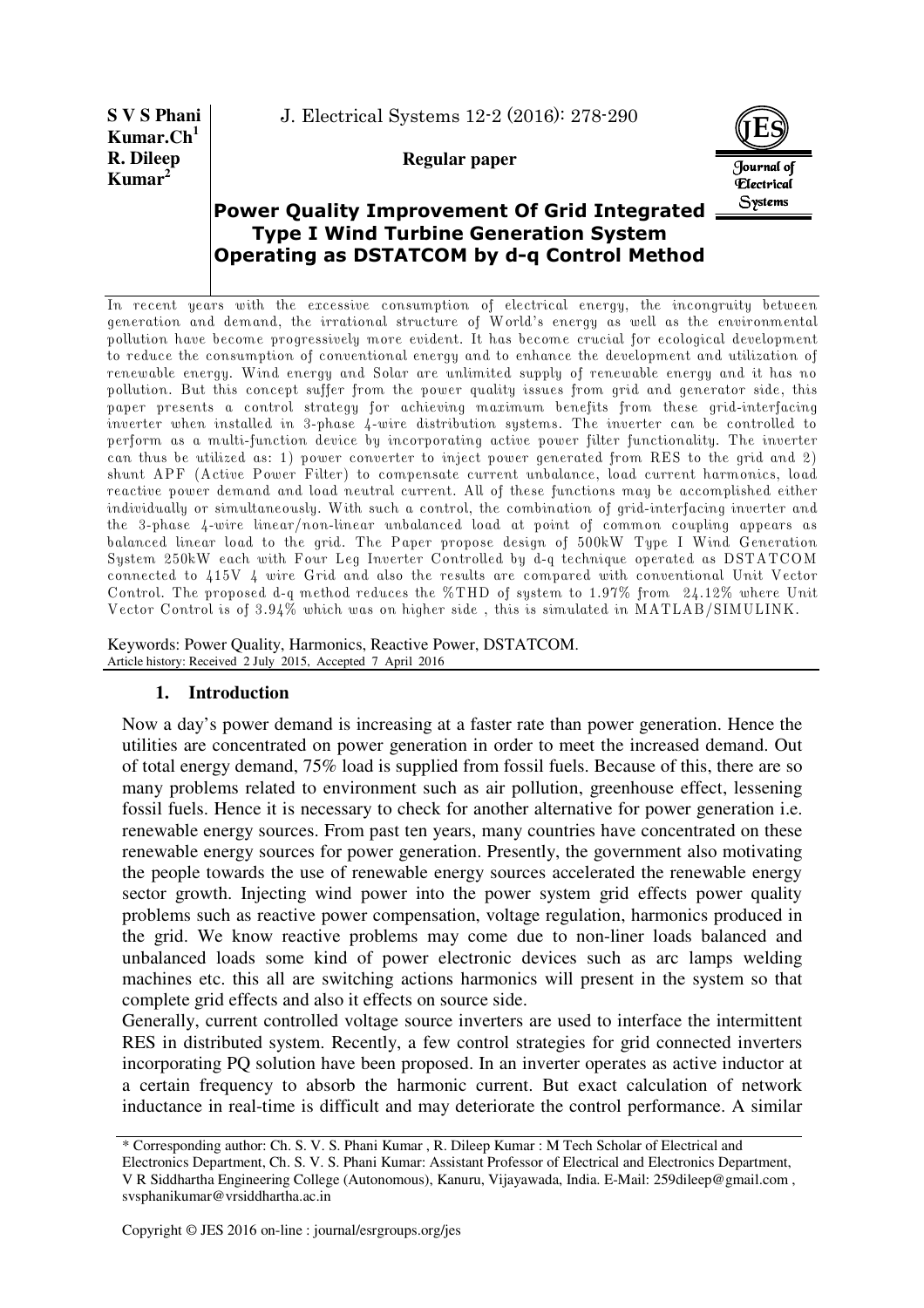approach in which a shunt active filter acts as active conductance to damp out the harmonics in distribution network is proposed in a control strategy for renewable interfacing inverter based on theory is proposed. In this strategy both load and inverter current sensing is required to compensate the load current harmonics. The non-linear load current harmonics may result in voltage harmonics and can create a serious PQ problem in the power system network. Active power filters (APF) are extensively used to compensate the load current harmonics and load unbalance at distribution level. Here, the main idea is the maximum utilization of inverter rating which is most of the time underutilized due to intermittent nature of RES. It is shown in this paper that the grid-interfacing inverter can effectively be utilized to perform following important functions: 1) transfer of active power harvested from the renewable resources (wind, solar, etc.); 2) load reactive power demand support; 3) current harmonics compensation at PCC; and 4) current unbalance and neutral current compensation in case of 3-phase 4-wire system. Moreover, with adequate control of grid-interfacing inverter, all the four objectives can be accomplished either individually or simultaneously. The PQ constraints at the PCC can therefore be strictly maintained within the utility standards without additional hardware cost.

## **2. Notations**

The notation used throughout the paper is stated below.

 $P_{wind}$  = wind power(MW)  $\rho = \text{air density (kg/m3)}$  $A =$  area swept out by Turbine blade  $(m<sup>2</sup>)$  $V_{wind} =$  wind speed $\binom{m}{s}$  $R =$  Radius of the blade (m)  $c_p$  = constant value i. e maximum posible efficiency = 16/27  $V_{dc}$  = actual DC – link voltage(V)  $I_{dc1}$  = The current injected by renewable into dc-link  $I_{dc2}$  = The current flow on the other side of DC – link PG=grid power PLoss= inverter power losses Pinv=inverter power in MW  $P_{RES}$  = power across renewable energysource  $V_{dc(n)}^*$  = reference DC – link voltage  $V_{deerr(n)}$  =DC-link voltage error at n<sup>th</sup> sampling instant  $I_{m(n)}$  = Active current component at n<sup>th</sup> sampling instant  $K_{PV_{dc}}$ ,  $K_{IV_{dc}}$  = Proportional and integral gains of dc-voltage regulator Ua ,Ub ,Uc =grid voltage vector templates la\* \*, Ib\*, Ic\*= reference grid currents  $I_{aerr}$ ,  $I_{berr}$ ,  $I_{cerr}$  = current errors given to the hysteresis current controller.  $i_d$  = direct axis current component in rotationary synchro nus refrence frame  $i_q$  = quadrature axis current component in rotationary synchronous reference frame  $i_{\alpha}$  = direct axis current component in stationary synchronous reference frame  $i_\beta$  = quadrature axis current component in stationary synchronous reference frame  $v_{\alpha}$  = direct axis voltage component in stationary synchronous reference frame  $v_{\beta}$  = quadrature axis voltage component in stationary synchronous reference frame  $K =$  transformation matrix  $\bar{v}_d$  = DC component of direct axis current component in rotationary synchronous reference frame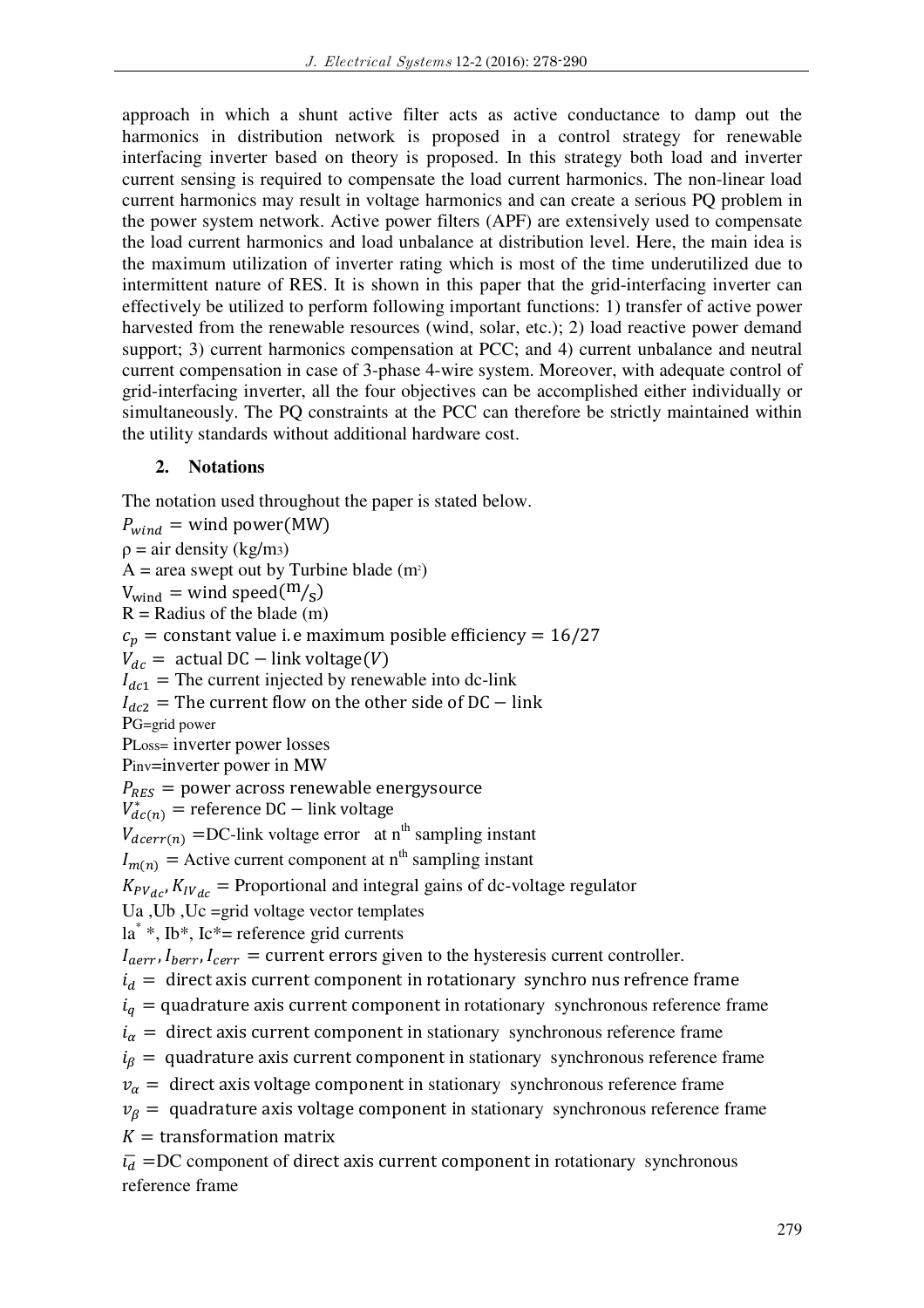$\tilde{V}_d$  = AC component of direct axis current component in rotationary synchronous reference frame

 $\overline{v}_q = DC$  component of quadrature axis current component inrotationary synchronous reference frame

 $\tilde{u}_q$  =AC component of quadrature axis current component inrotationary synchronous reference frame

 $i_{Ld}$  = reference supply current

 $\overline{u_{Ld}}$  = DC component reference supply current.

 $P_{L\alpha\beta} =$  Load Power in αβ Quadrents

# **3. Problem formulation**



# *3.1. System description*

The proposed system consists of RES (Renewable Energy Source) of Type I connected to the intermediate circuit of an inverter network-interface as shown in Fig. 1. The voltage source inverter is a key element of a system of DG and interconnecting the source of renewable energy to the grid and provides power generated. The RES can be a DC source or an AC source coupled to rectifier dc-link. Usually energy sources fuel cell and photovoltaic energy generated in lower variable voltage dc, while variable-speed wind turbines generate power in variable AC voltage. Therefore, the energy generated from these renewable power conditioning needs (ie, dc / dc or ac / dc) before connecting the dc-link [6] - [8]. The DC-capacitor-RES decouples the network and also allows independent control of converters on both sides of dc-link

# *A. Wind Energy Generating System.*

In this configuration, the production of wind energy is based on topologies constant speed with ground control turbine. The induction generator is used in the proposed scheme because of its simplicity, it does not require a separate field circuit, it can accept constant and variable loads, and the natural protection against short circuit. The power available from the wind energy system is presented as:

$$
P_{wind} = \frac{1}{2} \rho A V_{wind}^3
$$

(1)

It is not possible to extract all kinetic energy of wind. Thus extracts a fraction of the power called power coefficient 'Cp' of the wind turbine, and is given by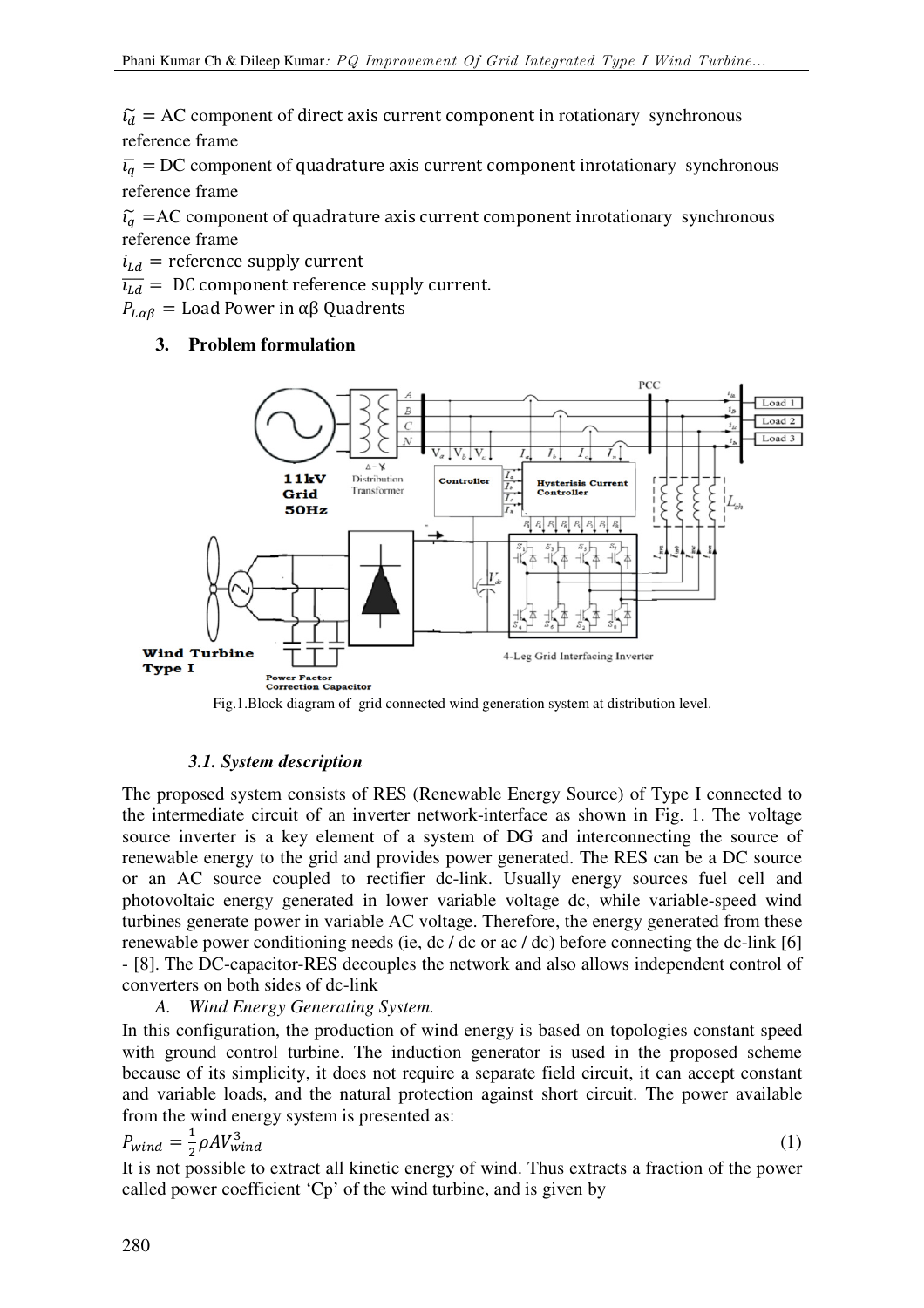| $P_{mech} = C_p P_{wind}$                              |  |
|--------------------------------------------------------|--|
| The mechanical power produced by wind turbine is given |  |
| Bv                                                     |  |
| $P_{mech} = \frac{1}{2} \pi R^2 V_{wind}^3 c_p$        |  |
| TABLEI.WINDTURBINEDATA                                 |  |

# **Characteristic Value** Generator Type Type I TurbineType 3bladehorizontalaxis Radius 48m Rotor speed 18rpm Air density 1.23kg/m<sup>3</sup> Cut in wind speed 4m/s Rated wind speed 12m/s

| TABLEII.WINDGENERATORDATA   |                             |  |
|-----------------------------|-----------------------------|--|
| Generator characteristic    | Value                       |  |
| Nominal power(P)            | 500kW                       |  |
| Rated voltage $(V)$         | 460V                        |  |
| Slip                        | 0.2                         |  |
| Stator to rotor turns ratio | 0.3                         |  |
| Rated frequency             | 50Hz                        |  |
| Stator resistance (Rs)      | $0.011$ pu                  |  |
| Stator inductance (Ls)      | 0.1pu (referred to stator)  |  |
| Rotor resistance (Rr)       | 0.0118pu                    |  |
| Rotor reactance (Lr)        | 0.08pu (referred to stator) |  |
| Mutual inductance(Lm)       | 3.343pu                     |  |
| Lumped Inertia Constant(H)  | 0.5s                        |  |

#### *B. DC-Link Voltage and Power Control Operation*

Due to the intermittent nature of RES, the generated power is of variable nature. The dclink plays an important role in transferring this variable power from renewable energy source to the grid. RES are represented as current sources connected to the dc-link of a grid-interfacing inverter. The current injected by renewable into dc-link at voltage level can be given as :

$$
I_{dc1} = \frac{P_{RES}}{V_{dc}}\tag{4}
$$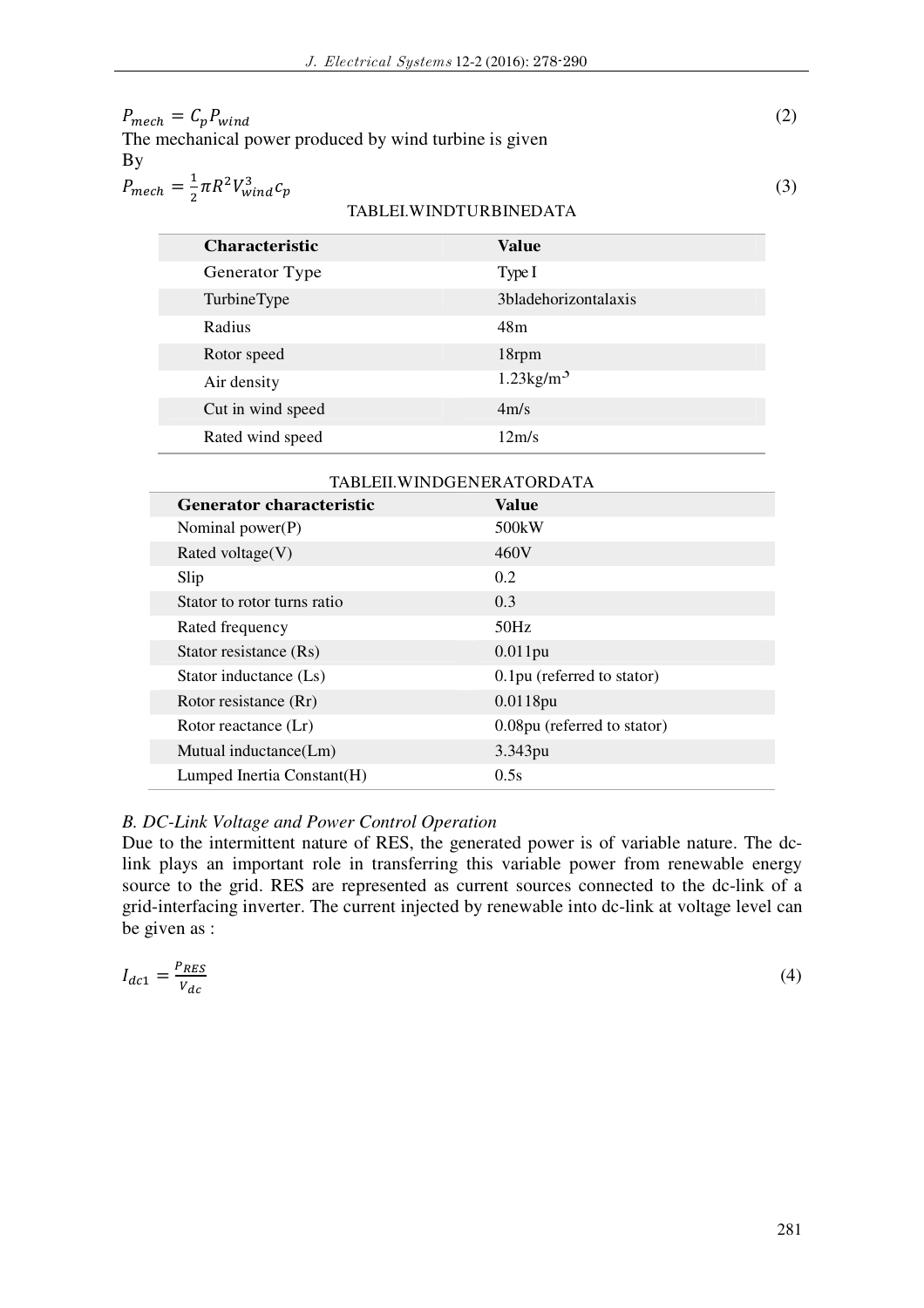

Fig. 2. Type I Wind Generation with DC Link equivalent diagram.

The current flow on the other side of dc-link can be represented as,  $I_{dc2} = \frac{P_{inv}}{V_{dc}}$  $\frac{p_{inv}}{V_{dc}} = \frac{P_G + P_{Loss}}{V_{dc}}$  $V_{dc}$  $(5)$ If inverter losses are negligible then PRES= PG**.** 

## *3.2. Unit Vector template control technique*

The main aim of the Unit Vector template technical control is to generate reference source currents to control the pulse 8 APF. The block diagram of the control scheme is shown in Fig. 3. The control strategy Applied to the grid side inverter Mainly Consists of two cascaded loops. Usually there is a fast internal current control loop, qui regulates the current grid voltage loop and an external qui controls the DC-link voltage. Conduction Losses and switching of IGBT and diodes in inverters Increase voltage ripple in DC-link qui affects the performance of the filter. The control scheme approach is based on injecting the currents into the grid using hysteresis current controller.



Fig.3 Block diagram representation of Unit vector control scheme

#### *A. Magnitude of the Reference current*

A PI controller is used to maintain the DC link voltage at specified value. The DC link voltage is sensed and compared with reference value and the error is passed through a PI controller.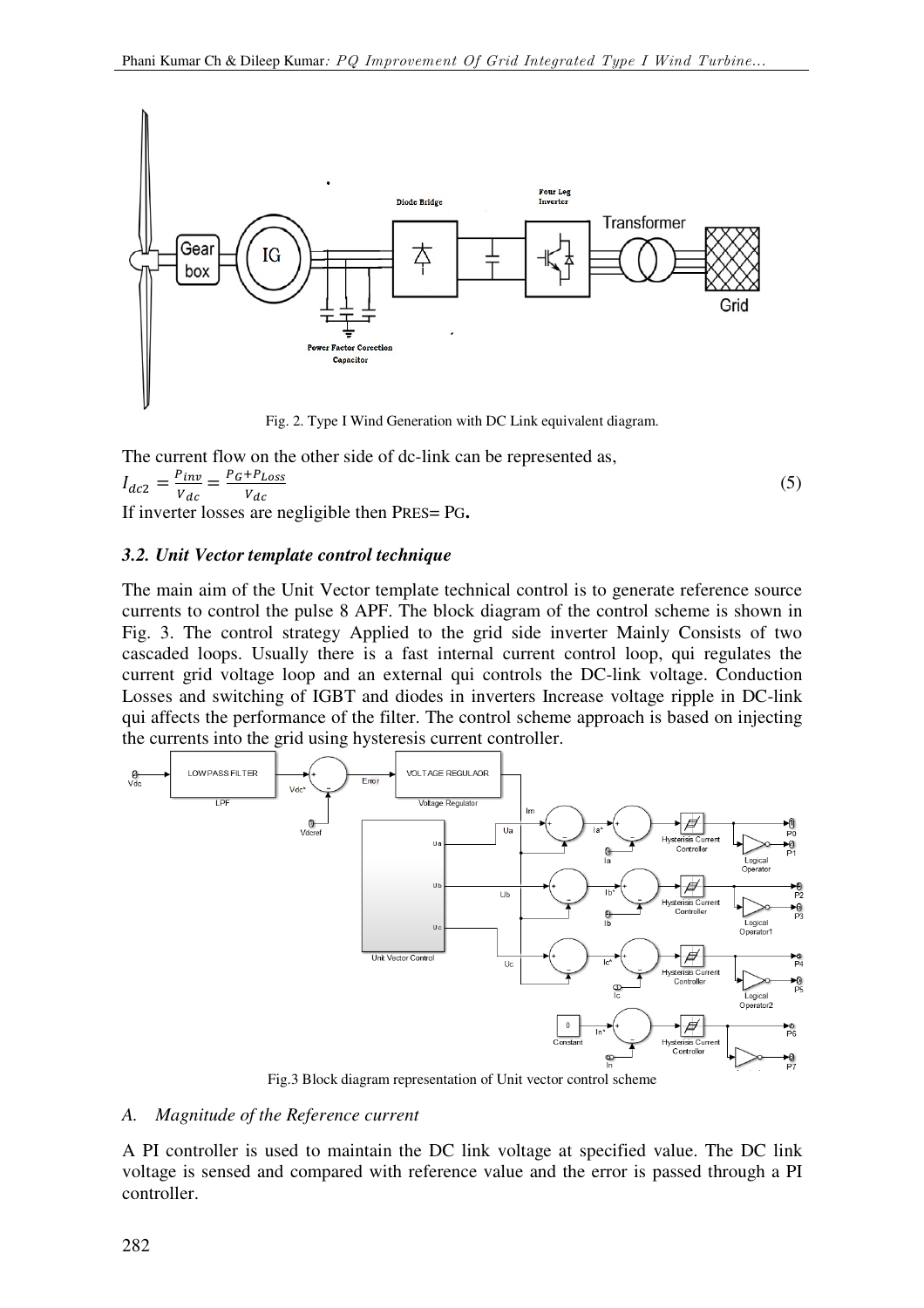$$
V_{dcerr(n)} = V_{dc(n)}^{*} - V_{dc(n)}
$$
  
Thus the output of dc link voltage regulator results in current I<sub>m</sub>. (6)

$$
I_{m(n)} = I_{m(n-1)} + K_{PV_{dc}}(V_{dcerr(n)} - V_{dcerr(n-1)}) + K_{IV_{dc}}V_{d \, corr(n)}
$$
(7)

*B. Current Control of VSI:* 

Unit vector templates are generated as

$$
U_a = \sin(\theta)
$$
  
\n
$$
U_b = \sin(\theta - 2\pi/3)
$$
  
\n
$$
U_c = \sin(\theta + 2\pi/3)
$$
\n(8)

The multiplication of current  $I_m$  with unit vector template ( $U_a$ ,  $U_b$ ,  $U_c$ ) generates reference grid currents  $(l_a^* *, l_b^*, l_c^*)$ .

The instantaneous values of reference grid currents are computed as

$$
I_a^* = I_m \tcdot U_a
$$
  
\n
$$
I_b^* = I_m \tcdot U_b
$$
  
\n
$$
I_c^* = I_m \tcdot U_c
$$
\n(9)

The neutral currents present if any due to the loads connected to the neutral conductor should not be drawn from the grid. Thus reference grid neutral current is considered as zero and can be expressed as

$$
\mathrm{In}^* = 0
$$

Current errors are obtained by comparing reference grid currents ( Ia\*, Ib\*, Ic\*) with actual grid currents ( Ia, Ib , Ic ).

These current errors are given to the hysteresis current controller.

$$
I_{aerr} = I_a^* - I_a
$$
  
\n
$$
I_{berr} = I_b^* - I_b
$$
  
\n
$$
I_{cerr} = I_c^* - I_c
$$
  
\n
$$
I_{nerr} = I_n^* - I_n
$$
 (10)

These current errors are given to hysteresis current controller. The hysteresis controller then generates the switching pulses for the gate drives of grid-interfacing inverter

## *3.3. Idq Control Technique*

By using instantaneous active and reactive currents  $i_{d-q}$  control technique reference current can be obtained through the non linear load.

Calculations follow like the instantaneous power theory, but dq load currents are often obtained from equation (11)2 stage transformations make known relation between the stationary and rotating system with active and reactive current methodology. The transformation angle 'θ' is wise to all or any voltage harmonics and unbalanced voltages; as a result dθ/dt might not be constant.

The system d-q (d direct axis, q-quadrature axis) is set by the angle  $\theta$  with respect to the α-β frame utilized in the p-q theory. The transformation from  $\alpha - \beta$  – zero frame to  $d-q-0$  frame is given by

$$
\begin{bmatrix} i_0 \\ i_d \\ i_q \end{bmatrix} = \frac{1}{v_{\alpha\beta}} \begin{bmatrix} 1 & 0 & 0 \\ 0 & \cos\theta & \sin\theta \\ 0 & -\sin\theta & \cos\theta \end{bmatrix} \begin{bmatrix} i_0 \\ i_\alpha \\ i_\beta \end{bmatrix}
$$
(11)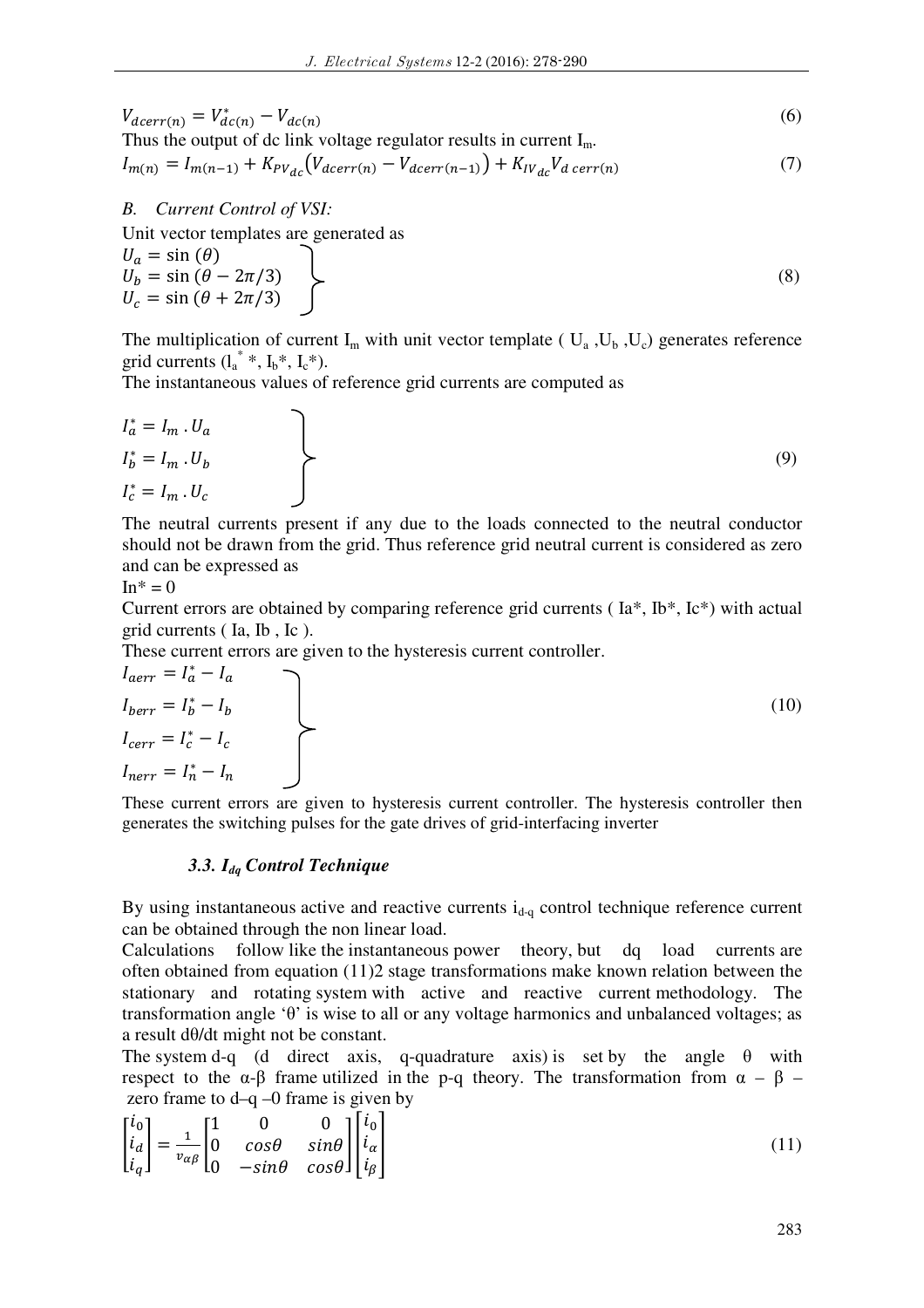If the d axis is within the direction of the voltage space vector, since the zero-sequence part is invariant, the transformation is given by

$$
\begin{bmatrix} i_d \\ i_q \end{bmatrix} = K \begin{bmatrix} i_\alpha \\ i_\beta \end{bmatrix} \tag{12}
$$

$$
K = \frac{1}{v_{\alpha\beta}} \begin{bmatrix} \dot{v}_{\alpha} & v_{\beta} \\ -v_{\beta} & v_{\alpha} \end{bmatrix}
$$
  
\n
$$
V = \begin{bmatrix} 1 & v_{\alpha} & v_{\beta} \\ 1 & v_{\alpha} & v_{\beta} \end{bmatrix}
$$
 (13)

$$
K = \frac{1}{\sqrt{v_{\alpha}^2 + v_{\beta}^2}} \begin{bmatrix} v_{\alpha} & v_{\beta} \\ -v_{\beta} & v_{\alpha} \end{bmatrix}
$$
 (14)

Where the transformation matrix K, satisfies  $||K|| = 1$  and  $K^{-1} = K^{T}$ 

Each current component  $(I_d, I_q)$  has an average value or dc component and an oscillating value or ac component

$$
i_{a} = \overline{i_{a}} + \widetilde{i_{a}}
$$
  
\n
$$
i_{q} = \overline{i_{q}} + \widetilde{i_{q}}
$$
\n(15)

The compensating strategy (for harmonic reduction and reactive power compensation) assumes that the supply should deliver the average of the direct-axis element of the load current. The reference supply current can so be

$$
i_{sderf} = \overline{\iota_{Ld}}; \; i_{sqref} = i_{s0ref} \tag{16}
$$

In this methodology, the currents magnitude changes its axes and p-q formulation is simply performed on the instant active id and instant reactive Iq parts. If the d axis has constant direction because the voltage space vector v, then the zero-sequence element of current remains invariant. Therefore, the  $i_{d-q}$  methodology is also expressed as follows:

$$
\begin{bmatrix} i_d \\ i_q \\ i_0 \end{bmatrix} = \frac{1}{v_{\alpha\beta}} \begin{bmatrix} v_{\alpha} & v_{\beta} & 0 \\ -v_{\beta} & v_{\alpha} & 0 \\ 0 & 0 & v_{\alpha\beta} \end{bmatrix} \begin{bmatrix} i_{L\alpha} \\ i_{L\beta} \\ i_{L0} \end{bmatrix}
$$
(17)

In this strategy, the supply should deliver the constant term of the direct-axis of the load (for harmonic compensation and power issue correction). The reference supply current is going to be calculated as follows:

$$
i_{sd} = \overline{i_{Ld}} \; ; \; i_{sq} = i_{so} = 0 \tag{18}
$$

$$
i_{Ld} = \frac{v_{\alpha}i_{L\alpha} + v_{\beta}i_{L\beta}}{v_{\alpha\beta}} = \frac{P_{L\alpha\beta}}{\sqrt{v_{\alpha}^2 + v_{\beta}^2}}
$$
(19)

The dc component of the above equation will be

$$
\overline{\iota_{Ld}} = \left(\frac{P_{L\alpha\beta}}{v_{\alpha\beta}}\right)_{dc} = \left(\frac{P_{L\alpha\beta}}{\sqrt{v_{\alpha}^2 + v_{\beta}^2}}\right)_{dc}
$$
\n(20)

Where the subscript "dc" suggests that the mean value of the expression inside the parentheses. Since the reference supply current should to be sinusoidal and in phase with the voltage at the PCC (and haven't any zero-sequence component), it will be calculated (in α-β-0 coordinate) by multiplying the on top of equation by a unit vector within the direction of the PCC voltage space vector (excluding the zero sequence component):

$$
i_{sref} = \overline{\iota_{Ld}} \frac{1}{\nu_{\alpha\beta}} \begin{bmatrix} \nu_{\alpha} \\ \nu_{\beta} \\ 0 \end{bmatrix}
$$
 (21)

$$
\begin{bmatrix} l_{saref} \\ i_{s\beta ref} \\ i_{s0ref} \end{bmatrix} = \left(\frac{p_{L\alpha\beta}}{v_{\alpha\beta}}\right)_{dc} \frac{1}{v_{\alpha\beta}} \begin{bmatrix} v_{\alpha} \\ v_{\beta} \\ 0 \end{bmatrix}
$$
\n(22)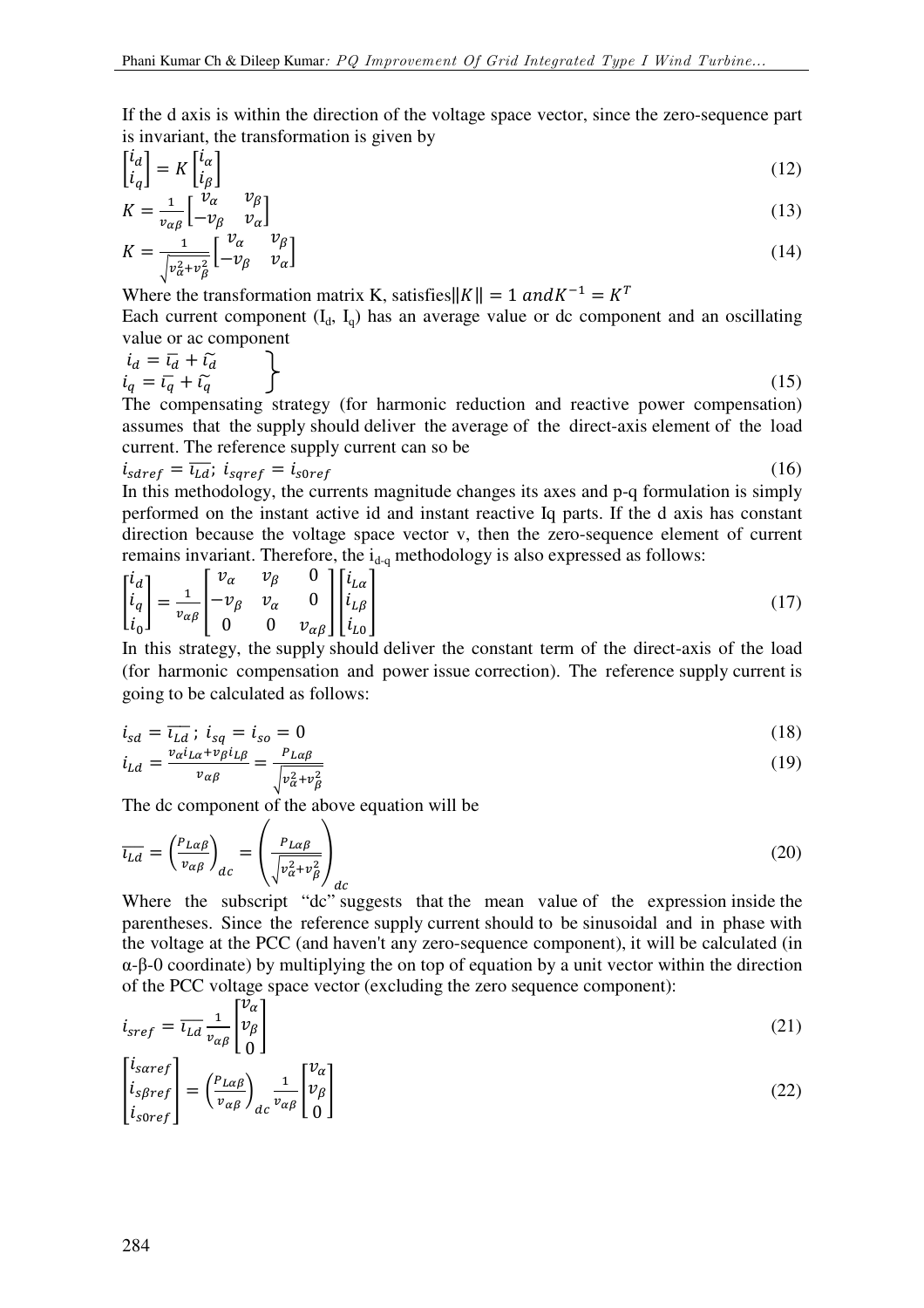

Fig.4. Transformation and injection of harmonic current.

# **1. MATLAB MODELEING AND SIMULATION RESULTS**

| S.No | <b>System quantities</b>                | <b>Parameters values</b>                                                                                                             |
|------|-----------------------------------------|--------------------------------------------------------------------------------------------------------------------------------------|
| 1.   | Source                                  | 3 phases, 11kv, 50Hz                                                                                                                 |
| 2.   | Grid Specifications                     | 415V, Four Wire                                                                                                                      |
| 3.   | 3 phase $\Delta$ /Y Winding transformer | 11kv $\Delta$ /415V Y                                                                                                                |
| 4.   | Wind Turbine Type I                     | 460V,250kW                                                                                                                           |
| 5.   | <b>Total RES Rating</b>                 | $250kW*2=500kW$                                                                                                                      |
| 6.   | Power Factor Correction Capacitor       | 3kVAr                                                                                                                                |
| 7.   | DC voltage                              | 800Vdc, 1200Vref.                                                                                                                    |
| 8.   | Non-Linear Load                         | 3phase, 4 Wire Diode Rectifier Circuit,<br>$L1 = (R = 20\Omega, L = 20mH)$<br>$L2=(R=20\Omega, L=20mH)$<br>$L3=(R=20\Omega, L=20mH)$ |
| 9.   | Linear Load                             | 3phase, Y Un Balance Load<br>$L6=(R=6, L=20mH)$<br>$L7=(R=15, L=20mH)$<br>$L8=(R=8)$                                                 |

## Table III: Over all System Parameters: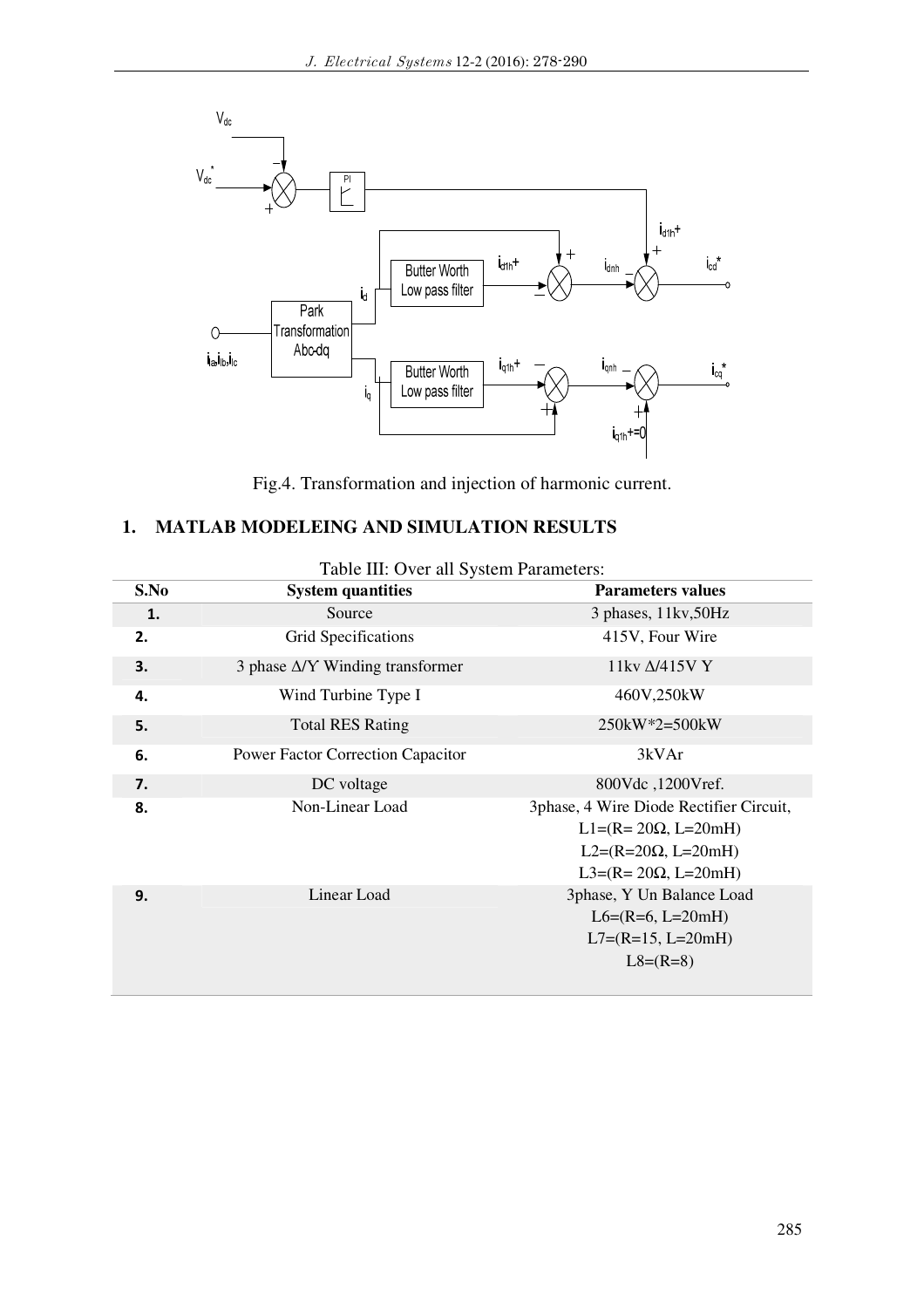

**Case I: Simulink wave forms of the proposed concept with UV control technique**.

Fig 5: Three phase wave forms of source current, Load current, inverter currents and source voltage



Fig 6: Power factor maintained unity when the inverter is connected from 0.6 sec with Unit Vector controller.



Fig 7: Simulated output wave forms of Source, load and Compensated active and re-active powers with Unit Vector controller.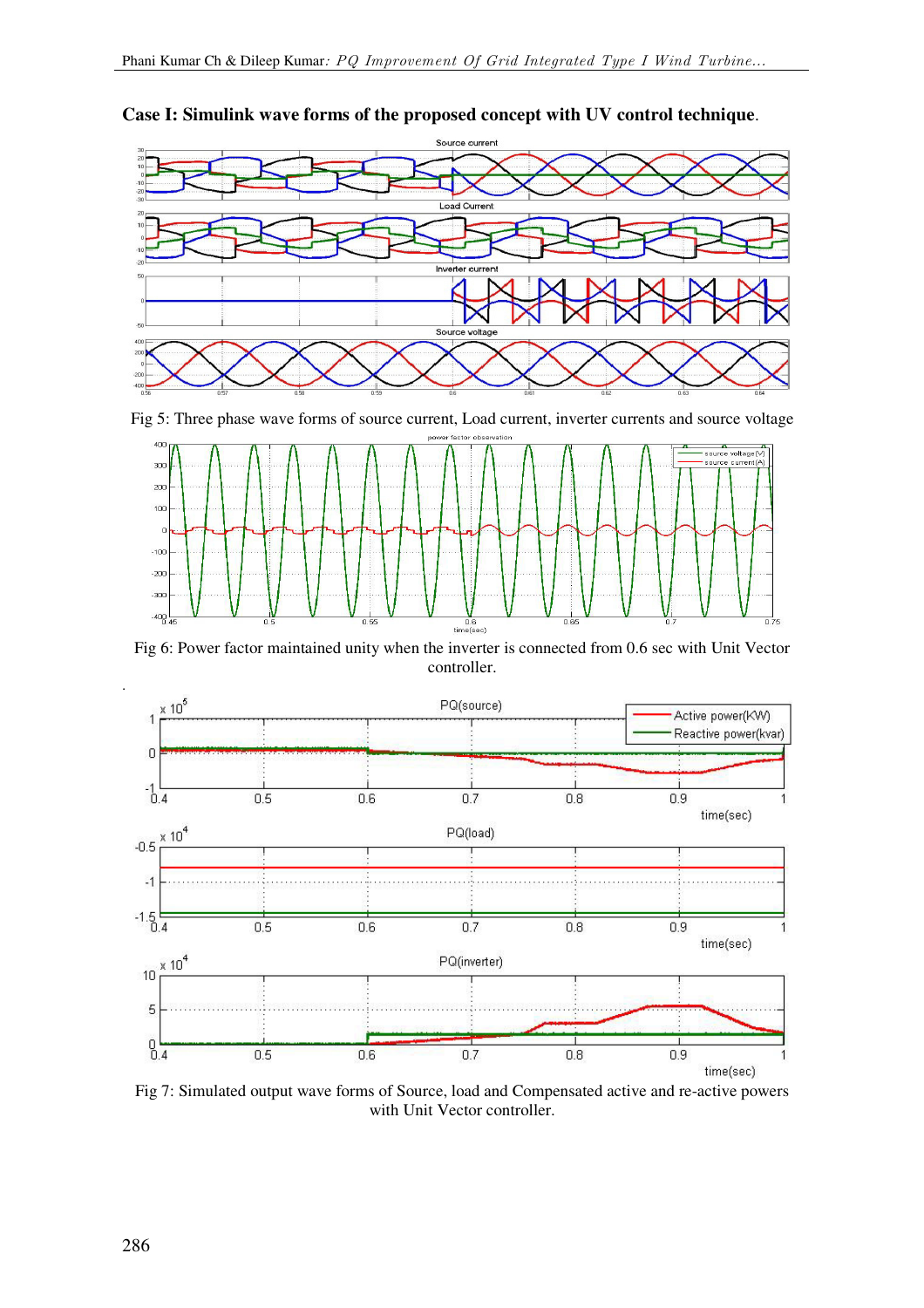

Fig 8: Total Harmonics distortion of source currents.

Case II: Simulink wave forms of the proposed concept with  $I_{dq}$  control technique.



Fig 9: Three phase wave forms of source current, Load current, inverter currents and source voltage



Fig 10: Power factor maintained unity when the Statcom is acting from 0.6 sec with Idq controller.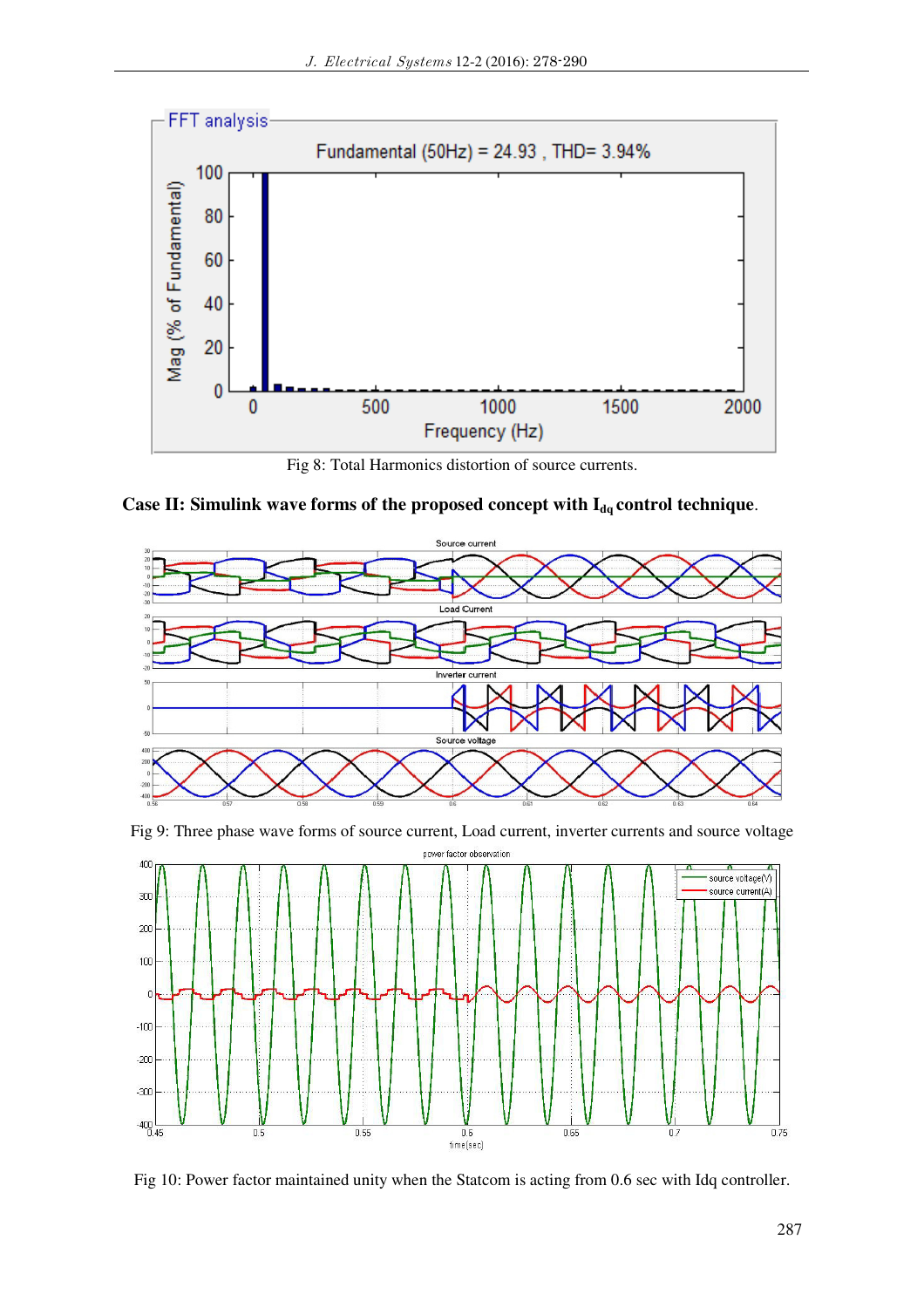

Fig 11: Simulated output wave forms of Source, load and Compensated active and re-active powers with  $I_{dq}$  controller.



Fig 12: Total Harmonics distortion of source currents.

#### **Analysis from the results**

The simulation work is done for 3 phase, four wire grid interface DG system using MATLAB/Simulink. A four-leg hysteresis controlled voltage source inverter is actively controlled to reach fair sinusoidal currents from nonlinear load and varying renewable generating conditions. Fig 5&9 shows grid voltage, grid currents, UN balanced load current and inverter currents. At t=0 s, the controlled inverter is not connecting to the system up to 0.6 s it fallows the grid current profile is similar to the load current profile. At t=0.6 s, the controlled inverter is attached to the system. Right now the inverter start injects the current in such a way that the profile of grid current starts changing from unbalanced non linear to balanced sinusoidal current and Grid side neutral current becomes zero after t=0.6 s.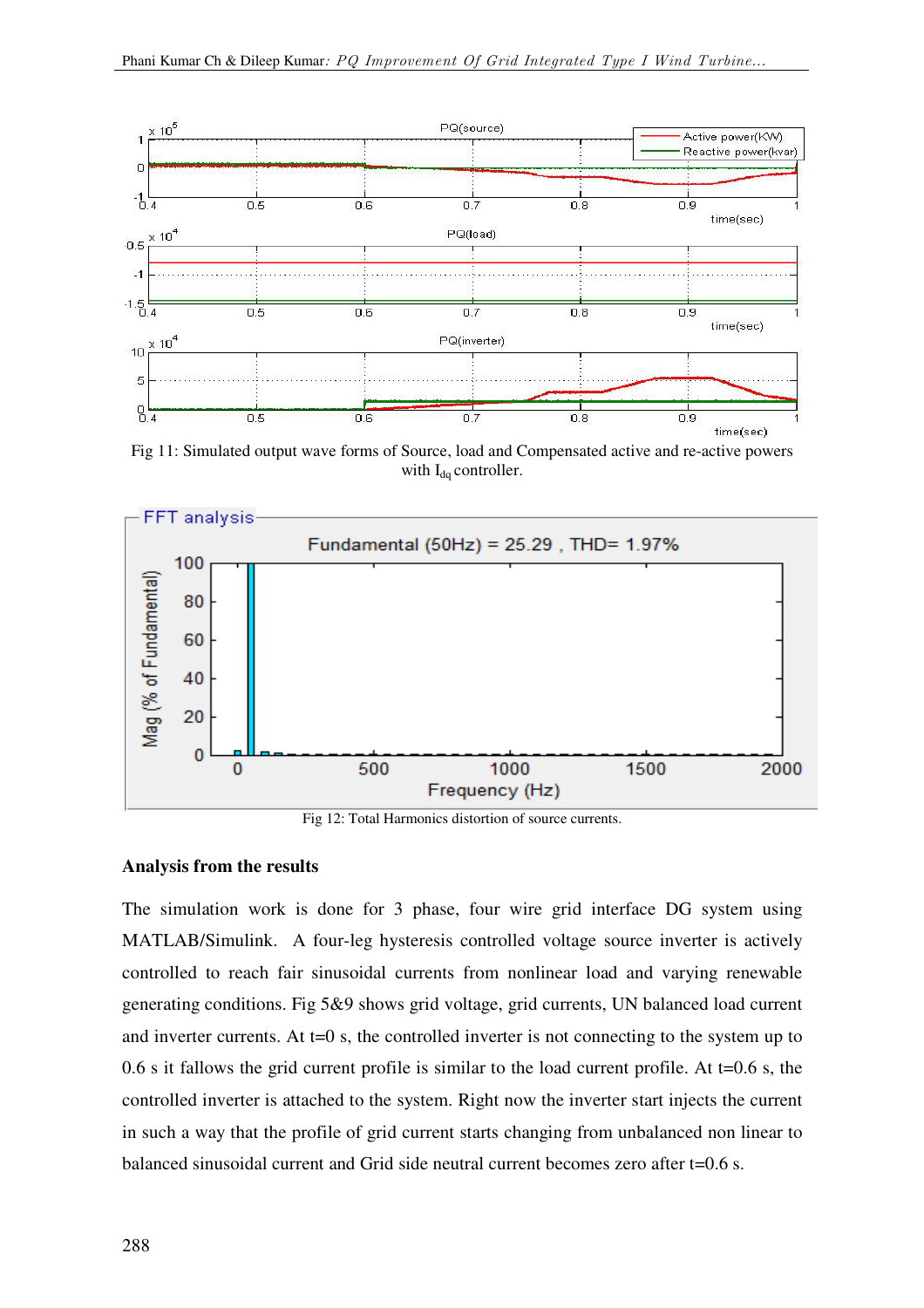At t=0.6s, the inverter starts injecting active power from RES, since the generated power is more than the demand the additional power is fed back to the grid. The more amount active power injection from renewable source to the grid is observed at  $t=0.8$  s, this shows the magnitude of the inverter current is more. Treated load demand is remains unchanged. At t=0.92 s, the active power injection from renewable source is reduced. Corresponding grid currents are shown in fig 5&9. Corresponding active and re-active power flows between the inverter, load and grid during increase and decrease of energy generation can be observed in fig. 7&11. Voltage across The DC-Link should be maintained constant at different conditions. From the results we conclude the grid-interfacing inverter can be efficiently used to balance the load reactive power at different control strategies.

## **10. CONCLUSION**

In the presented paper improve the power quality is the main objective for grid connected Type I wind generation system for that choose as a interfacing inverter i.e grid interfacing inverter at PCC for 3-phase 4 wire system from the results it is observed that interfacing inverter works efficiently used for power controlling without effecting the normal operation. The inverter operates as both the functions draws or supplies the active and reactive power from RES to grid. And it is also used as APF when no generation from RES. The advantage of the proposed work is doesn't require additional equipment for improves the power quality. Due to unbalanced and non-linear load, the problems of current unbalance, current harmonics and load reactive power, are eliminated by controlling the inverter gate pulses.

For generating the gate pulses to the inverter two control theories are presented unit vector control theory and  $I_{dd}(SRF)$ control theory. For nonlinear load it is observed that the source current is having THD of 24.12%. After compensation, by the results it is clearly observed the THD values are reduced to less than 4%. By unit vector control theory the THD is 3.94% (which is on the higher end and is near to IEEE standard Harmonic of 5% at distribution level). And by the proposed  $I_{dq}$  (SRF) control the THD farther reduced to 1.97%, whereas the power Quality is improved.

## **References**

- [1] Improved active power filter performance for renewable power generation systems, IEEE TRANS ON POWER ELECTRONICS,VOL.29 NO.2,FEBRUARY 2014
- [2] Rejil C, Anzarim and Arun Kumar R Design And Simulation Of Three Phase Shunt Active Power Filter Using SRF Theory Advance in Electronic and Electric Engineering, Volume 3, Number 6 (2013).
- [3] A text book of wind and solar power system by Prof. Dr. Mukund R. Patel. Springer publications.
- [4] Grid interconnections of renewable energy source at the distribution level with power-quality improvement features IEEE TRANSONPOWER DELIVERY, VOL.26, and NO.1.JANUARY 2011.